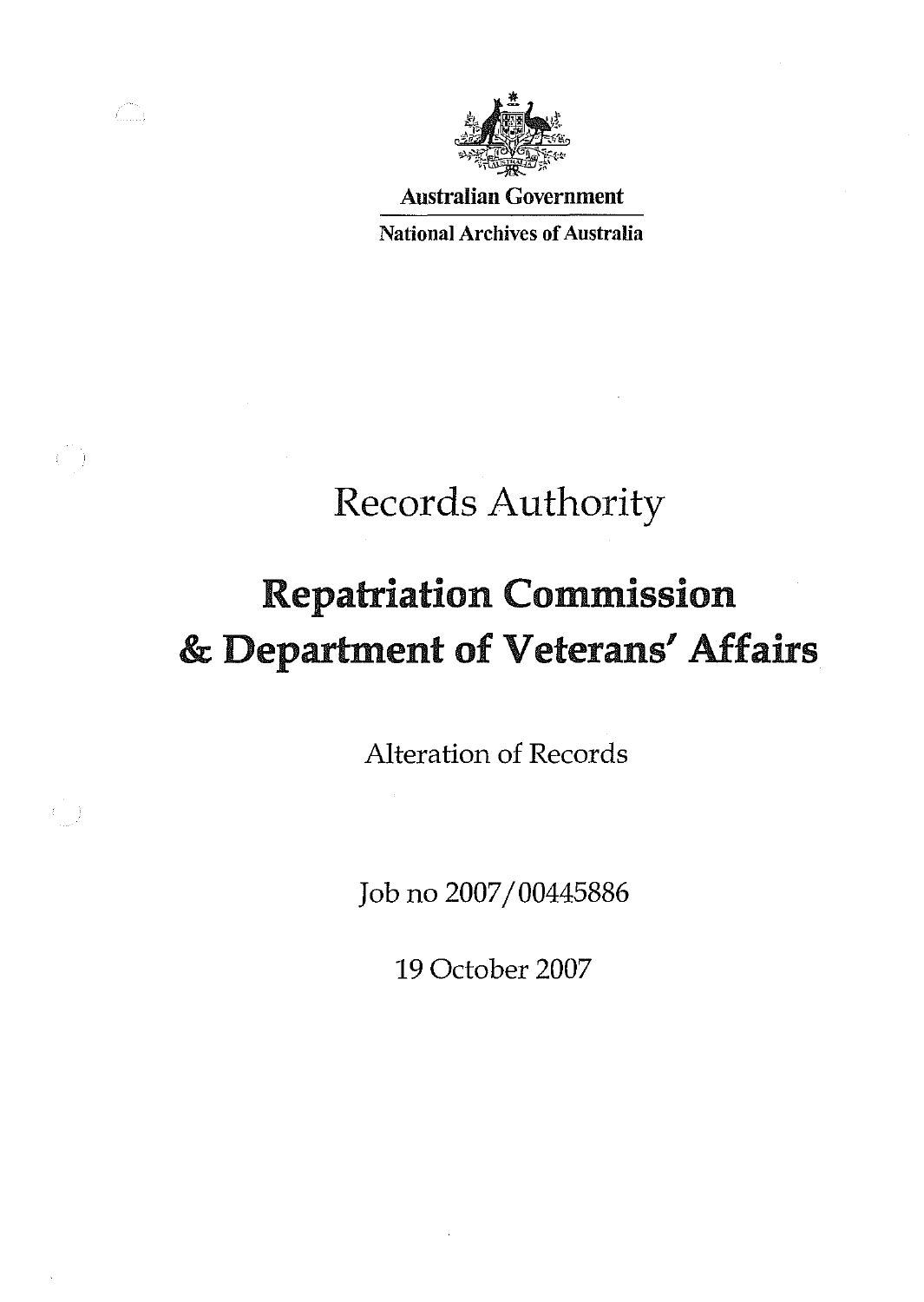© Commonwealth of Australia 2007

 $\bar{z}$ 

 $\bar{\mathcal{A}}$ 

7Ō.

 $\left\langle \begin{array}{c} 0 \\ 0 \\ 0 \end{array} \right\rangle$ 

 $\overline{\phantom{a}}$ 

This work is copyright. Apart from any use as permitted under the Copyright Act 1968 no part may be reproduced by any process without prior written permission from the National Archives of Australia. Requests and inquiries concerning reproduction and rights should be directed to the Publications Manager, National Archives of Australia, PO Box 7425, Canberra Mail Centre ACT 2610, Australia.

 $\overline{\phantom{a}}$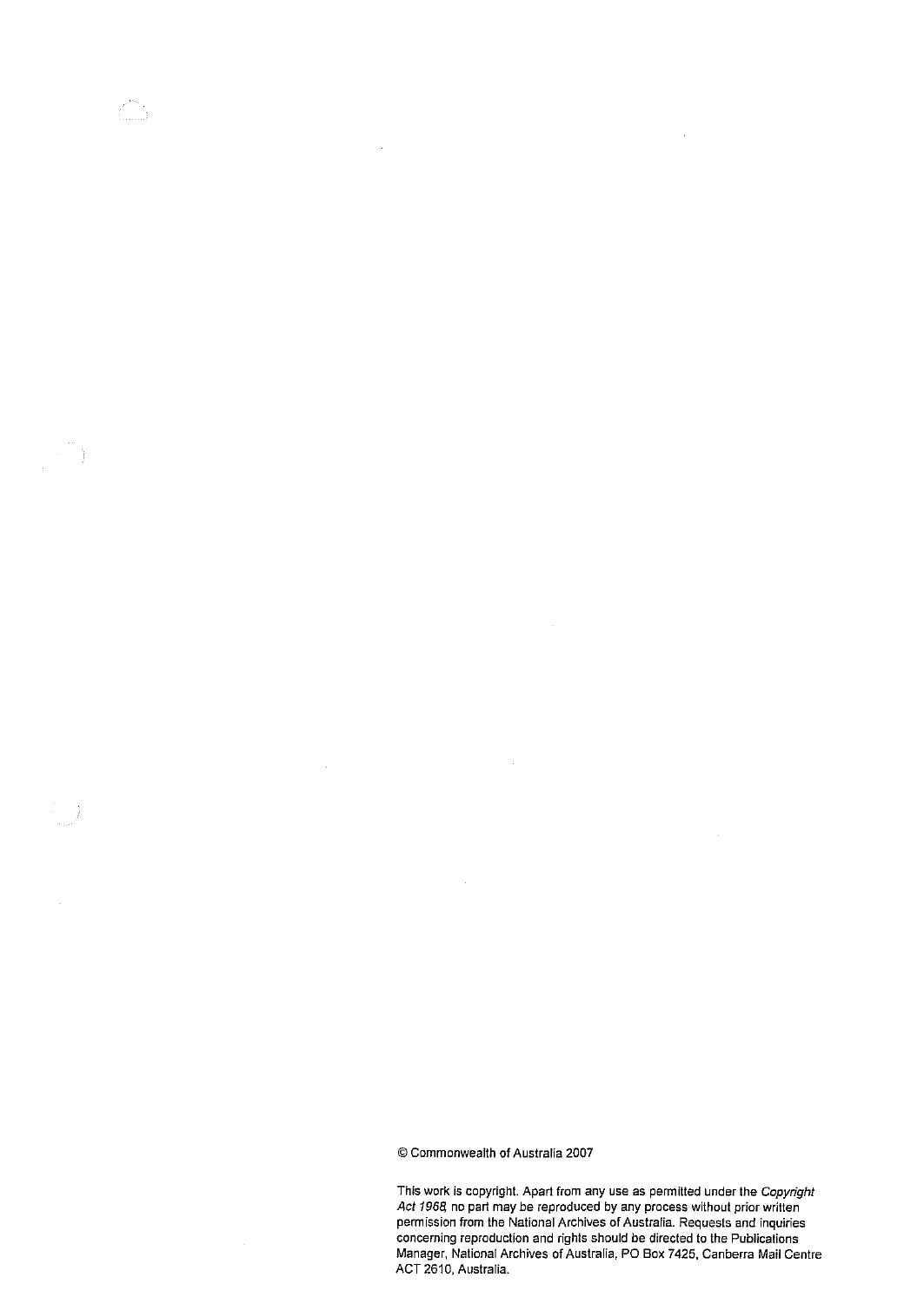**DNTENTS** 

l,

 $\left\langle \begin{array}{c} 1 \ 0 \ 0 \end{array} \right\rangle$ 

| <b>INTRODUCTION</b>        |    |
|----------------------------|----|
| <b>CONTACT INFORMATION</b> |    |
| <b>AUTHORISATION</b>       | fi |
| <b>CLASSES</b>             | 8  |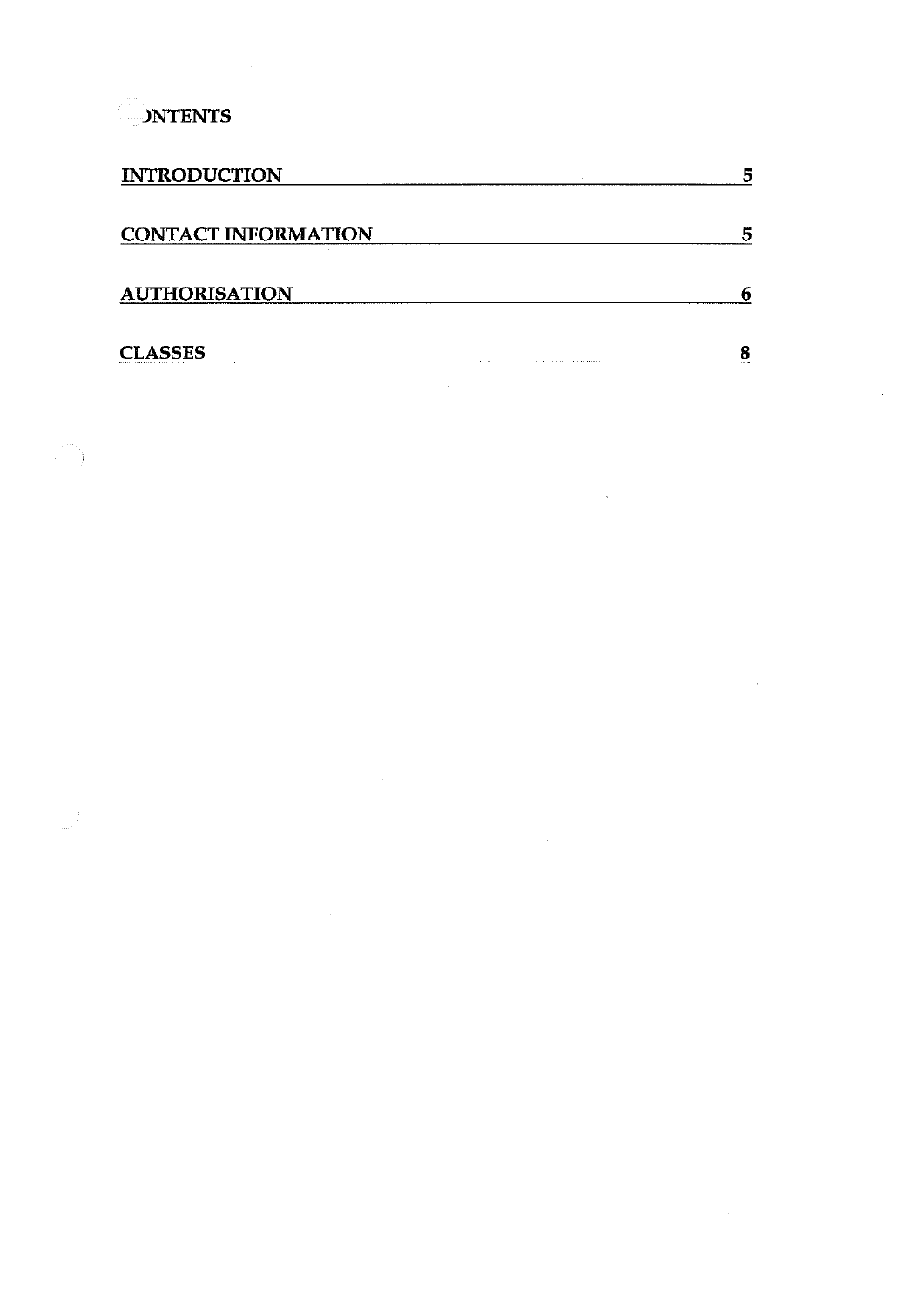Ziji 1

 $\begin{pmatrix} 1 \\ 1 \\ 0 \end{pmatrix}$ 

 $\left\{\begin{array}{c} 1 \\ 0 \end{array}\right\}$ 

## [This page has been left blank intentionally.]

l,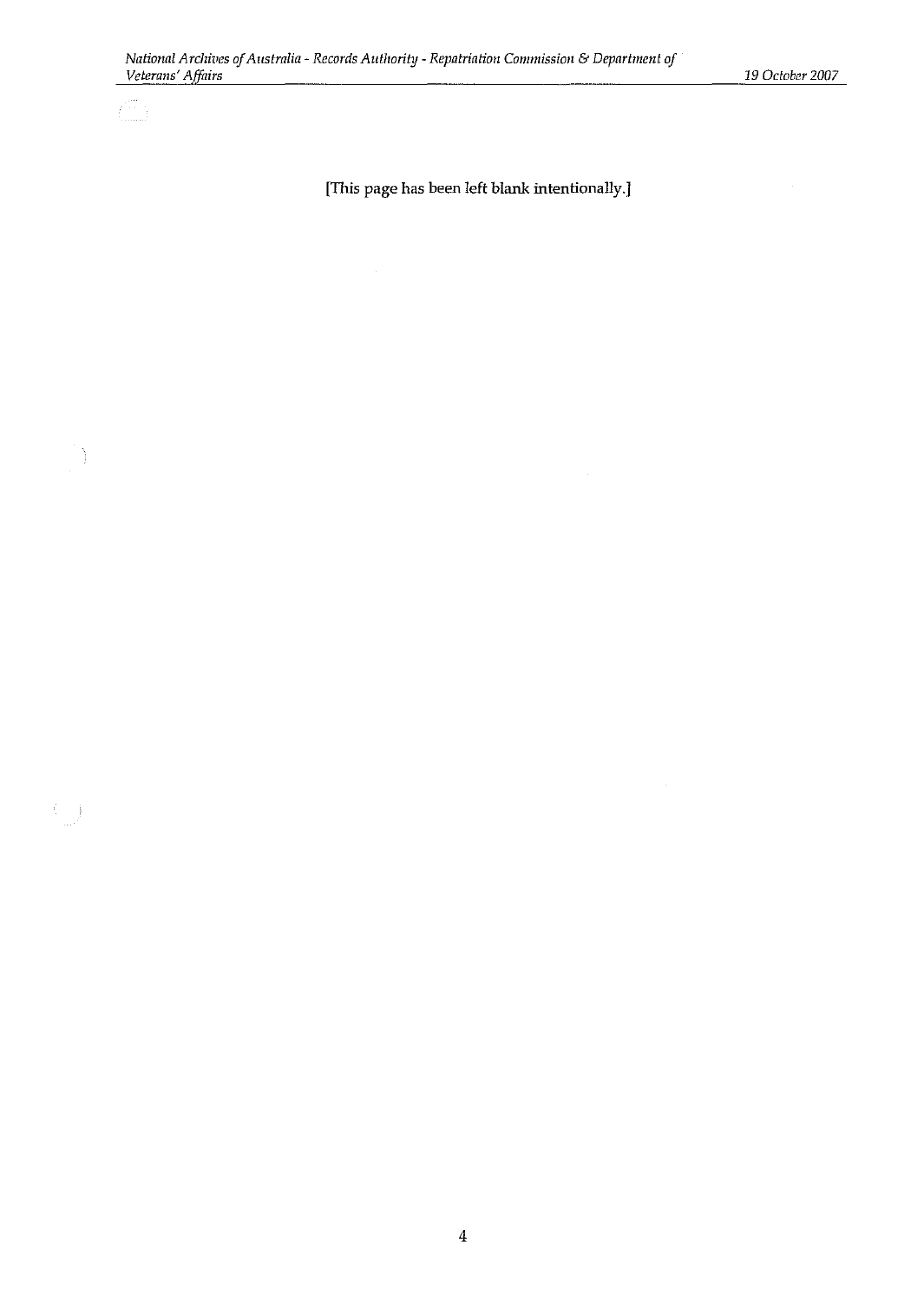### INTRODUCTION

#### Disposal authorisation

Under Section 26 of the Archives Act 1983 a person must not engage in conduct that results in an addition or alteration to a Commonwealth record that has been in existence for more than 25 years unless the addition or alteration is required by law, or takes place with the permission of the Archives or in accordance with a practice or procedure approved by the Archives.

Advice on the provisions of the Archives Act may be obtained from any National Archives office.

#### Purpose of this authority

This document authorises the addition to, or alteration of, the records described in the classes contained in this authority.

#### Using this authority

. This authority applies only to the records or classes of records described in the authority. The addition to, or alteration of, records can be made only in accordance with the specific requirements set out in this authority.

#### Amendment of this authority

The National Archives must approve all amendments or variations to the classes in this authority. Officers who have difficulty using the authority should approach the agency Records Manager. If there are problems with the application of the authority that cannot be resolved by the agency, the Records Manager should contact the National Archives.

#### CONTACT INFORMATION

#### 1. For requests to change this authority contact the Canberra Office of the National Archives of Australia

Queen Victoria Terrace Tel: (02) 6212 3610 Parkes ACT 2600 Fax: (02) 6212 3989 Canberra Mail Centre ACT 2610 Website: www.naa.gov.au

POBox 7425 Email: recordkeeping@naa.gov.au

#### 2. For sentencing advice contact your local office of the National Archives.

The address and phone number of your local office can be found at the National Archives website address above.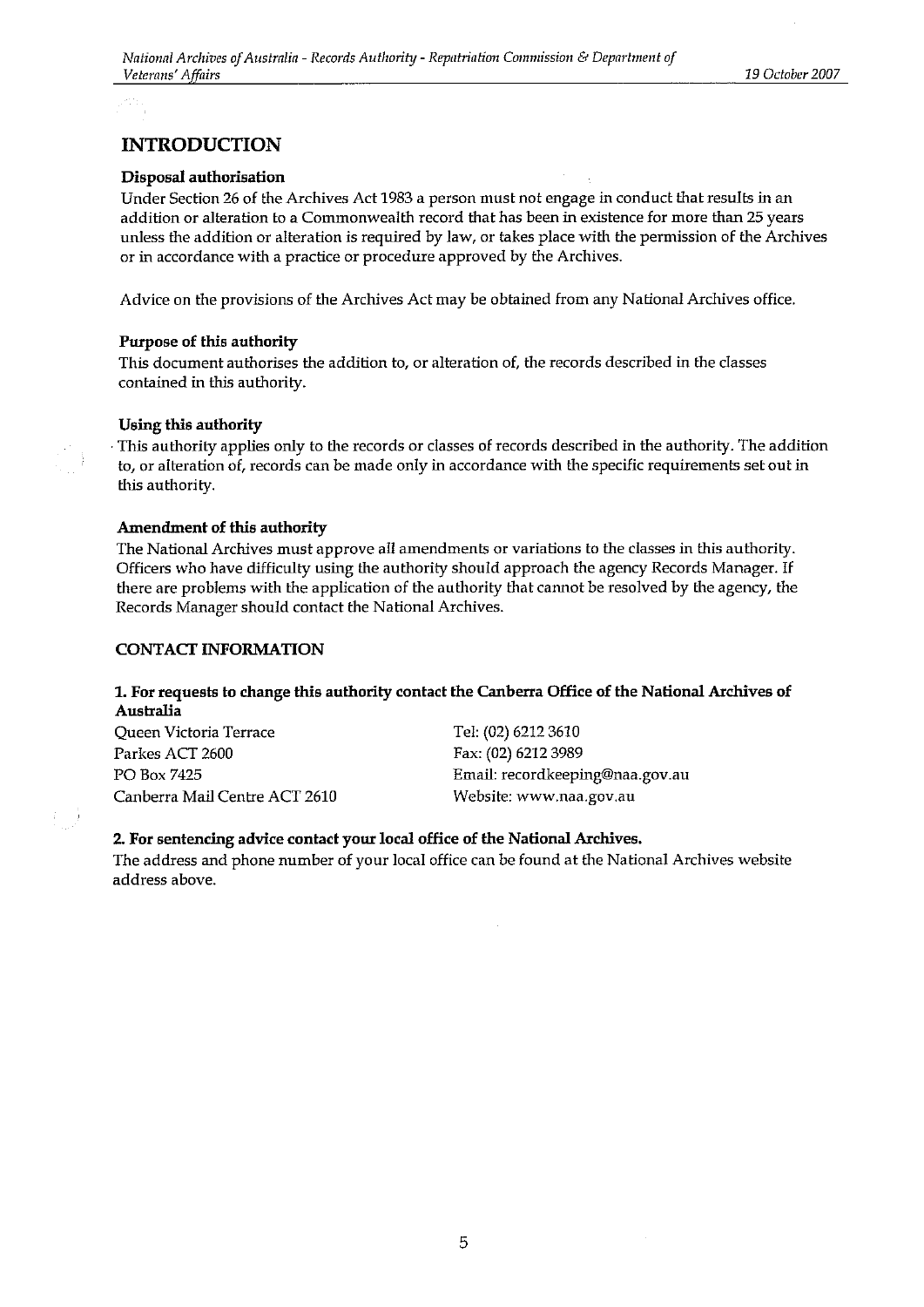# AUTHORISATION

',,; :.,,"..;

#### RECORDS DISPOSAL AUTHORITY

Person to whom notice of authorisation is given:

President Repatriation Commission **Secretary** Department of Veterans Affairs Lovett Tower 13 Keltie Street Philip ACT 2606



This authorisation applies to only the disposal of the records described on the authority in accordance with the disposal action specified on the authority. The authority will apply only if disposal takes place with the consent of the agency that is responsible at the time of disposal for the functions documented in the records concerned.

Authorising Officer **Date of issue:** Date of issue:

Karle Loggen

Kathleen Lazzari Director Agency Interaction National Archives of Australia 19 October 2007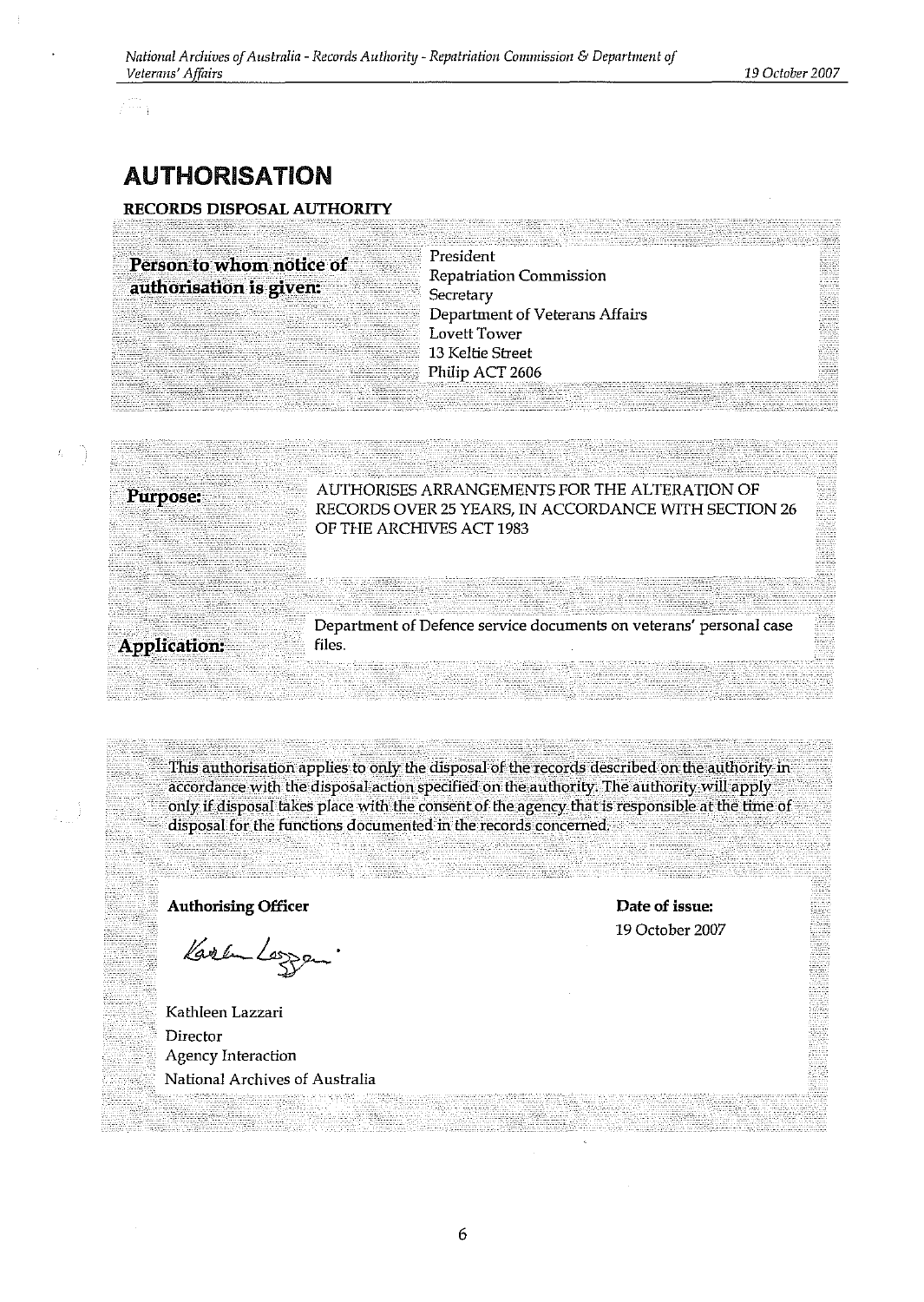$\epsilon$ 

[This page has been left blank intentionally.]

 $\hat{\mathcal{L}}$ 

Ļ,

 $\begin{pmatrix} 1 \\ 1 \\ 1 \end{pmatrix}$ 

 $\frac{1}{2} \frac{1}{2} \frac{1}{2}$ 

7